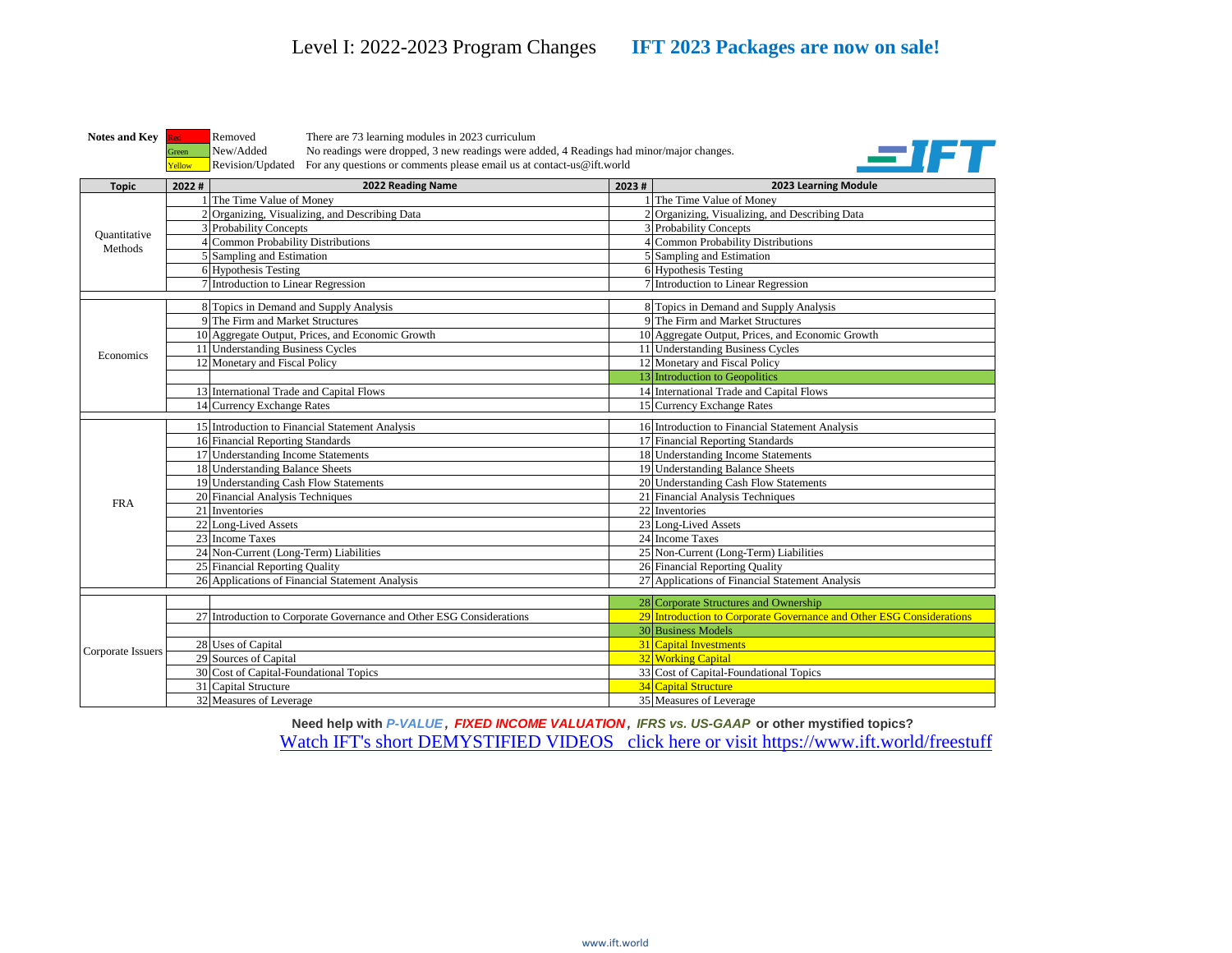| 33 Market Organization and Structure<br>36 Market Organization and Structure<br>37 Security Market Indexes<br>34 Security Market Indexes<br>35 Market Efficiency<br>38 Market Efficiency<br>Equity<br>36 Overview of Equity Securities<br>39 Overview of Equity Securities<br>37 Introduction to Industry and Company Analysis<br>40 Introduction to Industry and Company Analysis<br>38 Equity Valuation: Concepts and Basic Tools<br>41 Equity Valuation: Concepts and Basic Tools<br>39 Fixed-Income Securities: Defining Elements<br>42 Fixed-Income Securities: Defining Elements<br>40 Fixed-Income Markets: Issuance, Trading, and Funding<br>43 Fixed-Income Markets: Issuance, Trading, and Funding<br>41 Introduction to Fixed-Income Valuation<br>44 Introduction to Fixed-Income Valuation<br><b>Fixed Income</b><br>42 Introduction to Asset-Backed Securities<br>45 Introduction to Asset-Backed Securities<br>43 Understanding Fixed-Income Risk and Return<br>46 Understanding Fixed-Income Risk and Return<br>44 Fundamentals of Credit Analysis<br>47 Fundamentals of Credit Analysis<br>45 Derivative Markets and Instruments<br>48 Derivative instrument and derivative market features<br>46 Basics of Derivative Pricing and Valuation<br>49 Forward commitment and contingent claim features and instruments<br>50 Derivative benefits, risks, and issuer and investor uses<br>51 Arbitrage, replication, and the cost of carry in pricing derivatives<br>Pricing and valuation of forward contracts and for an underlying with<br>Derivatives<br>52 varying maturities<br>53 Pricing and valuation of futures contracts<br>54 Pricing and valuation of interest rate and other swaps<br>55 Pricing and valuation of options<br>56 Option replication using put-call parity<br>57 Valuing a derivative using a one-period binomial model<br>58 Categories, Characteristics, and Compensation Structures of Alternative<br>47 Introduction to Alternative Investments<br>Investments<br>Alternative<br>59 Performance Calculation and Appraisal of Alternative Investments<br>Investments<br>60<br>Funds<br>61 Portfolio Management: An Overview<br>48 Portfolio Management: An Overview<br>49 Portfolio Risk and Return: Part I<br>62 Portfolio Risk and Return: Part I<br>63 Portfolio Risk and Return: Part II<br>50 Portfolio Risk and Return: Part II<br>64 Basics of Portfolio Planning and Construction<br>51 Basics of Portfolio Planning and Construction<br>Portfolio<br>52 The Behavioral Biases of Individuals<br>65 The Behavioral Biases of Individuals<br>Management<br>53 Introduction to Risk Management<br>66 Introduction to Risk Management<br>54 Technical Analysis<br>67 Technical Analysis<br>55 Fintech in Investment Management<br>68 Fintech in Investment Management<br>56 Ethics and Trust in the Investment Profession<br>69 Ethics and Trust in the Investment Profession<br>70 Code of Ethics and Standards of Professional Conduct<br>57 Code of Ethics and Standards of Professional Conduct<br>58 Guidance for Standards I-VII<br>71 Guidance for Standards I-VII<br>Ethics<br>59 Introduction to the Global Investment Performance Standards (GIPS)<br>72 Introduction to the Global Investment Performance Standards (GIPS)<br>60 Ethics Application<br>73 Ethics Application | <b>Topic</b> | 2022# | 2022 Reading Name | 2023# | 2023 Learning Module |  |  |  |
|-----------------------------------------------------------------------------------------------------------------------------------------------------------------------------------------------------------------------------------------------------------------------------------------------------------------------------------------------------------------------------------------------------------------------------------------------------------------------------------------------------------------------------------------------------------------------------------------------------------------------------------------------------------------------------------------------------------------------------------------------------------------------------------------------------------------------------------------------------------------------------------------------------------------------------------------------------------------------------------------------------------------------------------------------------------------------------------------------------------------------------------------------------------------------------------------------------------------------------------------------------------------------------------------------------------------------------------------------------------------------------------------------------------------------------------------------------------------------------------------------------------------------------------------------------------------------------------------------------------------------------------------------------------------------------------------------------------------------------------------------------------------------------------------------------------------------------------------------------------------------------------------------------------------------------------------------------------------------------------------------------------------------------------------------------------------------------------------------------------------------------------------------------------------------------------------------------------------------------------------------------------------------------------------------------------------------------------------------------------------------------------------------------------------------------------------------------------------------------------------------------------------------------------------------------------------------------------------------------------------------------------------------------------------------------------------------------------------------------------------------------------------------------------------------------------------------------------------------------------------------------------------------------------------------------------------------------------------------------------------------------------------------------------------------------------------------------------------------------------------------------------------------------------------------------------------------------------------------------------------------------------------------------------------------------------------------------------------|--------------|-------|-------------------|-------|----------------------|--|--|--|
|                                                                                                                                                                                                                                                                                                                                                                                                                                                                                                                                                                                                                                                                                                                                                                                                                                                                                                                                                                                                                                                                                                                                                                                                                                                                                                                                                                                                                                                                                                                                                                                                                                                                                                                                                                                                                                                                                                                                                                                                                                                                                                                                                                                                                                                                                                                                                                                                                                                                                                                                                                                                                                                                                                                                                                                                                                                                                                                                                                                                                                                                                                                                                                                                                                                                                                                                         |              |       |                   |       |                      |  |  |  |
|                                                                                                                                                                                                                                                                                                                                                                                                                                                                                                                                                                                                                                                                                                                                                                                                                                                                                                                                                                                                                                                                                                                                                                                                                                                                                                                                                                                                                                                                                                                                                                                                                                                                                                                                                                                                                                                                                                                                                                                                                                                                                                                                                                                                                                                                                                                                                                                                                                                                                                                                                                                                                                                                                                                                                                                                                                                                                                                                                                                                                                                                                                                                                                                                                                                                                                                                         |              |       |                   |       |                      |  |  |  |
|                                                                                                                                                                                                                                                                                                                                                                                                                                                                                                                                                                                                                                                                                                                                                                                                                                                                                                                                                                                                                                                                                                                                                                                                                                                                                                                                                                                                                                                                                                                                                                                                                                                                                                                                                                                                                                                                                                                                                                                                                                                                                                                                                                                                                                                                                                                                                                                                                                                                                                                                                                                                                                                                                                                                                                                                                                                                                                                                                                                                                                                                                                                                                                                                                                                                                                                                         |              |       |                   |       |                      |  |  |  |
|                                                                                                                                                                                                                                                                                                                                                                                                                                                                                                                                                                                                                                                                                                                                                                                                                                                                                                                                                                                                                                                                                                                                                                                                                                                                                                                                                                                                                                                                                                                                                                                                                                                                                                                                                                                                                                                                                                                                                                                                                                                                                                                                                                                                                                                                                                                                                                                                                                                                                                                                                                                                                                                                                                                                                                                                                                                                                                                                                                                                                                                                                                                                                                                                                                                                                                                                         |              |       |                   |       |                      |  |  |  |
|                                                                                                                                                                                                                                                                                                                                                                                                                                                                                                                                                                                                                                                                                                                                                                                                                                                                                                                                                                                                                                                                                                                                                                                                                                                                                                                                                                                                                                                                                                                                                                                                                                                                                                                                                                                                                                                                                                                                                                                                                                                                                                                                                                                                                                                                                                                                                                                                                                                                                                                                                                                                                                                                                                                                                                                                                                                                                                                                                                                                                                                                                                                                                                                                                                                                                                                                         |              |       |                   |       |                      |  |  |  |
| Private Capital, Real Estate, Infrastructure, Natural Resources, and Hedge                                                                                                                                                                                                                                                                                                                                                                                                                                                                                                                                                                                                                                                                                                                                                                                                                                                                                                                                                                                                                                                                                                                                                                                                                                                                                                                                                                                                                                                                                                                                                                                                                                                                                                                                                                                                                                                                                                                                                                                                                                                                                                                                                                                                                                                                                                                                                                                                                                                                                                                                                                                                                                                                                                                                                                                                                                                                                                                                                                                                                                                                                                                                                                                                                                                              |              |       |                   |       |                      |  |  |  |
|                                                                                                                                                                                                                                                                                                                                                                                                                                                                                                                                                                                                                                                                                                                                                                                                                                                                                                                                                                                                                                                                                                                                                                                                                                                                                                                                                                                                                                                                                                                                                                                                                                                                                                                                                                                                                                                                                                                                                                                                                                                                                                                                                                                                                                                                                                                                                                                                                                                                                                                                                                                                                                                                                                                                                                                                                                                                                                                                                                                                                                                                                                                                                                                                                                                                                                                                         |              |       |                   |       |                      |  |  |  |
|                                                                                                                                                                                                                                                                                                                                                                                                                                                                                                                                                                                                                                                                                                                                                                                                                                                                                                                                                                                                                                                                                                                                                                                                                                                                                                                                                                                                                                                                                                                                                                                                                                                                                                                                                                                                                                                                                                                                                                                                                                                                                                                                                                                                                                                                                                                                                                                                                                                                                                                                                                                                                                                                                                                                                                                                                                                                                                                                                                                                                                                                                                                                                                                                                                                                                                                                         |              |       |                   |       |                      |  |  |  |
|                                                                                                                                                                                                                                                                                                                                                                                                                                                                                                                                                                                                                                                                                                                                                                                                                                                                                                                                                                                                                                                                                                                                                                                                                                                                                                                                                                                                                                                                                                                                                                                                                                                                                                                                                                                                                                                                                                                                                                                                                                                                                                                                                                                                                                                                                                                                                                                                                                                                                                                                                                                                                                                                                                                                                                                                                                                                                                                                                                                                                                                                                                                                                                                                                                                                                                                                         |              |       |                   |       |                      |  |  |  |
|                                                                                                                                                                                                                                                                                                                                                                                                                                                                                                                                                                                                                                                                                                                                                                                                                                                                                                                                                                                                                                                                                                                                                                                                                                                                                                                                                                                                                                                                                                                                                                                                                                                                                                                                                                                                                                                                                                                                                                                                                                                                                                                                                                                                                                                                                                                                                                                                                                                                                                                                                                                                                                                                                                                                                                                                                                                                                                                                                                                                                                                                                                                                                                                                                                                                                                                                         |              |       |                   |       |                      |  |  |  |
|                                                                                                                                                                                                                                                                                                                                                                                                                                                                                                                                                                                                                                                                                                                                                                                                                                                                                                                                                                                                                                                                                                                                                                                                                                                                                                                                                                                                                                                                                                                                                                                                                                                                                                                                                                                                                                                                                                                                                                                                                                                                                                                                                                                                                                                                                                                                                                                                                                                                                                                                                                                                                                                                                                                                                                                                                                                                                                                                                                                                                                                                                                                                                                                                                                                                                                                                         |              |       |                   |       |                      |  |  |  |
|                                                                                                                                                                                                                                                                                                                                                                                                                                                                                                                                                                                                                                                                                                                                                                                                                                                                                                                                                                                                                                                                                                                                                                                                                                                                                                                                                                                                                                                                                                                                                                                                                                                                                                                                                                                                                                                                                                                                                                                                                                                                                                                                                                                                                                                                                                                                                                                                                                                                                                                                                                                                                                                                                                                                                                                                                                                                                                                                                                                                                                                                                                                                                                                                                                                                                                                                         |              |       |                   |       |                      |  |  |  |
|                                                                                                                                                                                                                                                                                                                                                                                                                                                                                                                                                                                                                                                                                                                                                                                                                                                                                                                                                                                                                                                                                                                                                                                                                                                                                                                                                                                                                                                                                                                                                                                                                                                                                                                                                                                                                                                                                                                                                                                                                                                                                                                                                                                                                                                                                                                                                                                                                                                                                                                                                                                                                                                                                                                                                                                                                                                                                                                                                                                                                                                                                                                                                                                                                                                                                                                                         |              |       |                   |       |                      |  |  |  |
|                                                                                                                                                                                                                                                                                                                                                                                                                                                                                                                                                                                                                                                                                                                                                                                                                                                                                                                                                                                                                                                                                                                                                                                                                                                                                                                                                                                                                                                                                                                                                                                                                                                                                                                                                                                                                                                                                                                                                                                                                                                                                                                                                                                                                                                                                                                                                                                                                                                                                                                                                                                                                                                                                                                                                                                                                                                                                                                                                                                                                                                                                                                                                                                                                                                                                                                                         |              |       |                   |       |                      |  |  |  |
|                                                                                                                                                                                                                                                                                                                                                                                                                                                                                                                                                                                                                                                                                                                                                                                                                                                                                                                                                                                                                                                                                                                                                                                                                                                                                                                                                                                                                                                                                                                                                                                                                                                                                                                                                                                                                                                                                                                                                                                                                                                                                                                                                                                                                                                                                                                                                                                                                                                                                                                                                                                                                                                                                                                                                                                                                                                                                                                                                                                                                                                                                                                                                                                                                                                                                                                                         |              |       |                   |       |                      |  |  |  |
|                                                                                                                                                                                                                                                                                                                                                                                                                                                                                                                                                                                                                                                                                                                                                                                                                                                                                                                                                                                                                                                                                                                                                                                                                                                                                                                                                                                                                                                                                                                                                                                                                                                                                                                                                                                                                                                                                                                                                                                                                                                                                                                                                                                                                                                                                                                                                                                                                                                                                                                                                                                                                                                                                                                                                                                                                                                                                                                                                                                                                                                                                                                                                                                                                                                                                                                                         |              |       |                   |       |                      |  |  |  |
|                                                                                                                                                                                                                                                                                                                                                                                                                                                                                                                                                                                                                                                                                                                                                                                                                                                                                                                                                                                                                                                                                                                                                                                                                                                                                                                                                                                                                                                                                                                                                                                                                                                                                                                                                                                                                                                                                                                                                                                                                                                                                                                                                                                                                                                                                                                                                                                                                                                                                                                                                                                                                                                                                                                                                                                                                                                                                                                                                                                                                                                                                                                                                                                                                                                                                                                                         |              |       |                   |       |                      |  |  |  |
|                                                                                                                                                                                                                                                                                                                                                                                                                                                                                                                                                                                                                                                                                                                                                                                                                                                                                                                                                                                                                                                                                                                                                                                                                                                                                                                                                                                                                                                                                                                                                                                                                                                                                                                                                                                                                                                                                                                                                                                                                                                                                                                                                                                                                                                                                                                                                                                                                                                                                                                                                                                                                                                                                                                                                                                                                                                                                                                                                                                                                                                                                                                                                                                                                                                                                                                                         |              |       |                   |       |                      |  |  |  |
|                                                                                                                                                                                                                                                                                                                                                                                                                                                                                                                                                                                                                                                                                                                                                                                                                                                                                                                                                                                                                                                                                                                                                                                                                                                                                                                                                                                                                                                                                                                                                                                                                                                                                                                                                                                                                                                                                                                                                                                                                                                                                                                                                                                                                                                                                                                                                                                                                                                                                                                                                                                                                                                                                                                                                                                                                                                                                                                                                                                                                                                                                                                                                                                                                                                                                                                                         |              |       |                   |       |                      |  |  |  |
|                                                                                                                                                                                                                                                                                                                                                                                                                                                                                                                                                                                                                                                                                                                                                                                                                                                                                                                                                                                                                                                                                                                                                                                                                                                                                                                                                                                                                                                                                                                                                                                                                                                                                                                                                                                                                                                                                                                                                                                                                                                                                                                                                                                                                                                                                                                                                                                                                                                                                                                                                                                                                                                                                                                                                                                                                                                                                                                                                                                                                                                                                                                                                                                                                                                                                                                                         |              |       |                   |       |                      |  |  |  |
|                                                                                                                                                                                                                                                                                                                                                                                                                                                                                                                                                                                                                                                                                                                                                                                                                                                                                                                                                                                                                                                                                                                                                                                                                                                                                                                                                                                                                                                                                                                                                                                                                                                                                                                                                                                                                                                                                                                                                                                                                                                                                                                                                                                                                                                                                                                                                                                                                                                                                                                                                                                                                                                                                                                                                                                                                                                                                                                                                                                                                                                                                                                                                                                                                                                                                                                                         |              |       |                   |       |                      |  |  |  |
|                                                                                                                                                                                                                                                                                                                                                                                                                                                                                                                                                                                                                                                                                                                                                                                                                                                                                                                                                                                                                                                                                                                                                                                                                                                                                                                                                                                                                                                                                                                                                                                                                                                                                                                                                                                                                                                                                                                                                                                                                                                                                                                                                                                                                                                                                                                                                                                                                                                                                                                                                                                                                                                                                                                                                                                                                                                                                                                                                                                                                                                                                                                                                                                                                                                                                                                                         |              |       |                   |       |                      |  |  |  |
|                                                                                                                                                                                                                                                                                                                                                                                                                                                                                                                                                                                                                                                                                                                                                                                                                                                                                                                                                                                                                                                                                                                                                                                                                                                                                                                                                                                                                                                                                                                                                                                                                                                                                                                                                                                                                                                                                                                                                                                                                                                                                                                                                                                                                                                                                                                                                                                                                                                                                                                                                                                                                                                                                                                                                                                                                                                                                                                                                                                                                                                                                                                                                                                                                                                                                                                                         |              |       |                   |       |                      |  |  |  |
|                                                                                                                                                                                                                                                                                                                                                                                                                                                                                                                                                                                                                                                                                                                                                                                                                                                                                                                                                                                                                                                                                                                                                                                                                                                                                                                                                                                                                                                                                                                                                                                                                                                                                                                                                                                                                                                                                                                                                                                                                                                                                                                                                                                                                                                                                                                                                                                                                                                                                                                                                                                                                                                                                                                                                                                                                                                                                                                                                                                                                                                                                                                                                                                                                                                                                                                                         |              |       |                   |       |                      |  |  |  |
|                                                                                                                                                                                                                                                                                                                                                                                                                                                                                                                                                                                                                                                                                                                                                                                                                                                                                                                                                                                                                                                                                                                                                                                                                                                                                                                                                                                                                                                                                                                                                                                                                                                                                                                                                                                                                                                                                                                                                                                                                                                                                                                                                                                                                                                                                                                                                                                                                                                                                                                                                                                                                                                                                                                                                                                                                                                                                                                                                                                                                                                                                                                                                                                                                                                                                                                                         |              |       |                   |       |                      |  |  |  |
|                                                                                                                                                                                                                                                                                                                                                                                                                                                                                                                                                                                                                                                                                                                                                                                                                                                                                                                                                                                                                                                                                                                                                                                                                                                                                                                                                                                                                                                                                                                                                                                                                                                                                                                                                                                                                                                                                                                                                                                                                                                                                                                                                                                                                                                                                                                                                                                                                                                                                                                                                                                                                                                                                                                                                                                                                                                                                                                                                                                                                                                                                                                                                                                                                                                                                                                                         |              |       |                   |       |                      |  |  |  |
|                                                                                                                                                                                                                                                                                                                                                                                                                                                                                                                                                                                                                                                                                                                                                                                                                                                                                                                                                                                                                                                                                                                                                                                                                                                                                                                                                                                                                                                                                                                                                                                                                                                                                                                                                                                                                                                                                                                                                                                                                                                                                                                                                                                                                                                                                                                                                                                                                                                                                                                                                                                                                                                                                                                                                                                                                                                                                                                                                                                                                                                                                                                                                                                                                                                                                                                                         |              |       |                   |       |                      |  |  |  |
|                                                                                                                                                                                                                                                                                                                                                                                                                                                                                                                                                                                                                                                                                                                                                                                                                                                                                                                                                                                                                                                                                                                                                                                                                                                                                                                                                                                                                                                                                                                                                                                                                                                                                                                                                                                                                                                                                                                                                                                                                                                                                                                                                                                                                                                                                                                                                                                                                                                                                                                                                                                                                                                                                                                                                                                                                                                                                                                                                                                                                                                                                                                                                                                                                                                                                                                                         |              |       |                   |       |                      |  |  |  |
|                                                                                                                                                                                                                                                                                                                                                                                                                                                                                                                                                                                                                                                                                                                                                                                                                                                                                                                                                                                                                                                                                                                                                                                                                                                                                                                                                                                                                                                                                                                                                                                                                                                                                                                                                                                                                                                                                                                                                                                                                                                                                                                                                                                                                                                                                                                                                                                                                                                                                                                                                                                                                                                                                                                                                                                                                                                                                                                                                                                                                                                                                                                                                                                                                                                                                                                                         |              |       |                   |       |                      |  |  |  |
|                                                                                                                                                                                                                                                                                                                                                                                                                                                                                                                                                                                                                                                                                                                                                                                                                                                                                                                                                                                                                                                                                                                                                                                                                                                                                                                                                                                                                                                                                                                                                                                                                                                                                                                                                                                                                                                                                                                                                                                                                                                                                                                                                                                                                                                                                                                                                                                                                                                                                                                                                                                                                                                                                                                                                                                                                                                                                                                                                                                                                                                                                                                                                                                                                                                                                                                                         |              |       |                   |       |                      |  |  |  |
|                                                                                                                                                                                                                                                                                                                                                                                                                                                                                                                                                                                                                                                                                                                                                                                                                                                                                                                                                                                                                                                                                                                                                                                                                                                                                                                                                                                                                                                                                                                                                                                                                                                                                                                                                                                                                                                                                                                                                                                                                                                                                                                                                                                                                                                                                                                                                                                                                                                                                                                                                                                                                                                                                                                                                                                                                                                                                                                                                                                                                                                                                                                                                                                                                                                                                                                                         |              |       |                   |       |                      |  |  |  |
|                                                                                                                                                                                                                                                                                                                                                                                                                                                                                                                                                                                                                                                                                                                                                                                                                                                                                                                                                                                                                                                                                                                                                                                                                                                                                                                                                                                                                                                                                                                                                                                                                                                                                                                                                                                                                                                                                                                                                                                                                                                                                                                                                                                                                                                                                                                                                                                                                                                                                                                                                                                                                                                                                                                                                                                                                                                                                                                                                                                                                                                                                                                                                                                                                                                                                                                                         |              |       |                   |       |                      |  |  |  |
|                                                                                                                                                                                                                                                                                                                                                                                                                                                                                                                                                                                                                                                                                                                                                                                                                                                                                                                                                                                                                                                                                                                                                                                                                                                                                                                                                                                                                                                                                                                                                                                                                                                                                                                                                                                                                                                                                                                                                                                                                                                                                                                                                                                                                                                                                                                                                                                                                                                                                                                                                                                                                                                                                                                                                                                                                                                                                                                                                                                                                                                                                                                                                                                                                                                                                                                                         |              |       |                   |       |                      |  |  |  |
|                                                                                                                                                                                                                                                                                                                                                                                                                                                                                                                                                                                                                                                                                                                                                                                                                                                                                                                                                                                                                                                                                                                                                                                                                                                                                                                                                                                                                                                                                                                                                                                                                                                                                                                                                                                                                                                                                                                                                                                                                                                                                                                                                                                                                                                                                                                                                                                                                                                                                                                                                                                                                                                                                                                                                                                                                                                                                                                                                                                                                                                                                                                                                                                                                                                                                                                                         |              |       |                   |       |                      |  |  |  |
|                                                                                                                                                                                                                                                                                                                                                                                                                                                                                                                                                                                                                                                                                                                                                                                                                                                                                                                                                                                                                                                                                                                                                                                                                                                                                                                                                                                                                                                                                                                                                                                                                                                                                                                                                                                                                                                                                                                                                                                                                                                                                                                                                                                                                                                                                                                                                                                                                                                                                                                                                                                                                                                                                                                                                                                                                                                                                                                                                                                                                                                                                                                                                                                                                                                                                                                                         |              |       |                   |       |                      |  |  |  |
|                                                                                                                                                                                                                                                                                                                                                                                                                                                                                                                                                                                                                                                                                                                                                                                                                                                                                                                                                                                                                                                                                                                                                                                                                                                                                                                                                                                                                                                                                                                                                                                                                                                                                                                                                                                                                                                                                                                                                                                                                                                                                                                                                                                                                                                                                                                                                                                                                                                                                                                                                                                                                                                                                                                                                                                                                                                                                                                                                                                                                                                                                                                                                                                                                                                                                                                                         |              |       |                   |       |                      |  |  |  |
|                                                                                                                                                                                                                                                                                                                                                                                                                                                                                                                                                                                                                                                                                                                                                                                                                                                                                                                                                                                                                                                                                                                                                                                                                                                                                                                                                                                                                                                                                                                                                                                                                                                                                                                                                                                                                                                                                                                                                                                                                                                                                                                                                                                                                                                                                                                                                                                                                                                                                                                                                                                                                                                                                                                                                                                                                                                                                                                                                                                                                                                                                                                                                                                                                                                                                                                                         |              |       |                   |       |                      |  |  |  |
|                                                                                                                                                                                                                                                                                                                                                                                                                                                                                                                                                                                                                                                                                                                                                                                                                                                                                                                                                                                                                                                                                                                                                                                                                                                                                                                                                                                                                                                                                                                                                                                                                                                                                                                                                                                                                                                                                                                                                                                                                                                                                                                                                                                                                                                                                                                                                                                                                                                                                                                                                                                                                                                                                                                                                                                                                                                                                                                                                                                                                                                                                                                                                                                                                                                                                                                                         |              |       |                   |       |                      |  |  |  |
|                                                                                                                                                                                                                                                                                                                                                                                                                                                                                                                                                                                                                                                                                                                                                                                                                                                                                                                                                                                                                                                                                                                                                                                                                                                                                                                                                                                                                                                                                                                                                                                                                                                                                                                                                                                                                                                                                                                                                                                                                                                                                                                                                                                                                                                                                                                                                                                                                                                                                                                                                                                                                                                                                                                                                                                                                                                                                                                                                                                                                                                                                                                                                                                                                                                                                                                                         |              |       |                   |       |                      |  |  |  |
|                                                                                                                                                                                                                                                                                                                                                                                                                                                                                                                                                                                                                                                                                                                                                                                                                                                                                                                                                                                                                                                                                                                                                                                                                                                                                                                                                                                                                                                                                                                                                                                                                                                                                                                                                                                                                                                                                                                                                                                                                                                                                                                                                                                                                                                                                                                                                                                                                                                                                                                                                                                                                                                                                                                                                                                                                                                                                                                                                                                                                                                                                                                                                                                                                                                                                                                                         |              |       |                   |       |                      |  |  |  |
|                                                                                                                                                                                                                                                                                                                                                                                                                                                                                                                                                                                                                                                                                                                                                                                                                                                                                                                                                                                                                                                                                                                                                                                                                                                                                                                                                                                                                                                                                                                                                                                                                                                                                                                                                                                                                                                                                                                                                                                                                                                                                                                                                                                                                                                                                                                                                                                                                                                                                                                                                                                                                                                                                                                                                                                                                                                                                                                                                                                                                                                                                                                                                                                                                                                                                                                                         |              |       |                   |       |                      |  |  |  |
|                                                                                                                                                                                                                                                                                                                                                                                                                                                                                                                                                                                                                                                                                                                                                                                                                                                                                                                                                                                                                                                                                                                                                                                                                                                                                                                                                                                                                                                                                                                                                                                                                                                                                                                                                                                                                                                                                                                                                                                                                                                                                                                                                                                                                                                                                                                                                                                                                                                                                                                                                                                                                                                                                                                                                                                                                                                                                                                                                                                                                                                                                                                                                                                                                                                                                                                                         |              |       |                   |       |                      |  |  |  |
|                                                                                                                                                                                                                                                                                                                                                                                                                                                                                                                                                                                                                                                                                                                                                                                                                                                                                                                                                                                                                                                                                                                                                                                                                                                                                                                                                                                                                                                                                                                                                                                                                                                                                                                                                                                                                                                                                                                                                                                                                                                                                                                                                                                                                                                                                                                                                                                                                                                                                                                                                                                                                                                                                                                                                                                                                                                                                                                                                                                                                                                                                                                                                                                                                                                                                                                                         |              |       |                   |       |                      |  |  |  |
|                                                                                                                                                                                                                                                                                                                                                                                                                                                                                                                                                                                                                                                                                                                                                                                                                                                                                                                                                                                                                                                                                                                                                                                                                                                                                                                                                                                                                                                                                                                                                                                                                                                                                                                                                                                                                                                                                                                                                                                                                                                                                                                                                                                                                                                                                                                                                                                                                                                                                                                                                                                                                                                                                                                                                                                                                                                                                                                                                                                                                                                                                                                                                                                                                                                                                                                                         |              |       |                   |       |                      |  |  |  |
|                                                                                                                                                                                                                                                                                                                                                                                                                                                                                                                                                                                                                                                                                                                                                                                                                                                                                                                                                                                                                                                                                                                                                                                                                                                                                                                                                                                                                                                                                                                                                                                                                                                                                                                                                                                                                                                                                                                                                                                                                                                                                                                                                                                                                                                                                                                                                                                                                                                                                                                                                                                                                                                                                                                                                                                                                                                                                                                                                                                                                                                                                                                                                                                                                                                                                                                                         |              |       |                   |       |                      |  |  |  |
|                                                                                                                                                                                                                                                                                                                                                                                                                                                                                                                                                                                                                                                                                                                                                                                                                                                                                                                                                                                                                                                                                                                                                                                                                                                                                                                                                                                                                                                                                                                                                                                                                                                                                                                                                                                                                                                                                                                                                                                                                                                                                                                                                                                                                                                                                                                                                                                                                                                                                                                                                                                                                                                                                                                                                                                                                                                                                                                                                                                                                                                                                                                                                                                                                                                                                                                                         |              |       |                   |       |                      |  |  |  |

**Need help with** *P-VALUE , FIXED INCOME VALUATION , IFRS vs. US-GAAP* **or other mystified topics?** [Watch IFT's short DEMYSTIFIED VIDEOS c](https://ift.world/freestuff/?utm_source=document&utm_medium=pdf-prog-changes&utm_content=program-changes&utm_campaign=2018-program-changes-pdf)lick here or visit http://www.ift.world/freestuff